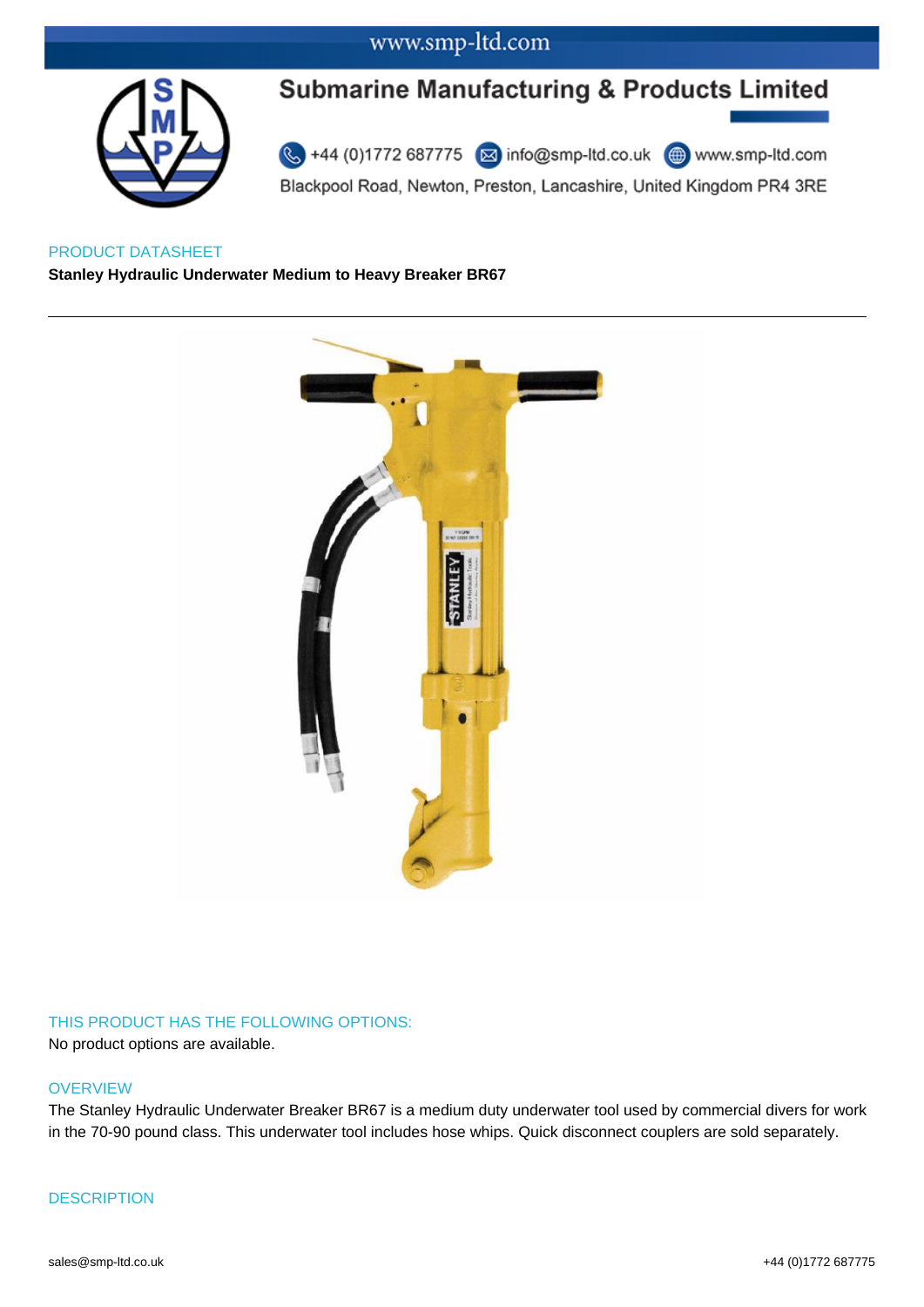### www.smp-ltd.com



## **Submarine Manufacturing & Products Limited**

44 (0)1772 687775 x info@smp-ltd.co.uk (a) www.smp-ltd.com

Blackpool Road, Newton, Preston, Lancashire, United Kingdom PR4 3RE

The Stanley BR67 Underwater Breaker is for medium to heavy duty breaking of concrete and rocks as well as being suitable for tamping and rod driving. The BR67 has T handle design with a large trigger for precise control, there is a diaphragm accumulator fitted which provides additional blow force.

The Stanley Hydraulic Underwater Breaker BR67 has a feathering On/Off valve which controls blow speed, making startup and initial underwater tool placement easy.The BR67-320 Underwater Breaker is capable of handling considerable back pressure (250psi).

This feature is particularly useful as using long hose lengths, which are typical in marine environments, can often lead to increased back pressure.

#### FEATURES

**Control:** T-Handle with large on/off trigger for precise control

**Quality Build:** Stainless Steel spool and fasteners

**Performance:** Trouble free diaphragm accumulator provides additional blow energy and reduces recoil

**Tool Bit Placement:** Feathering on/off valve allows easy initial tool bit placement

Hex Shank Tool Bits: Uses standard 11  $\hat{a}$ •, 8" x 6" hex shank tool bits

**Durability:** Four tie rod design for durability

**Operates in any position**

**Modular design for ease of service**

**Latch retainer**

### **SPECIFICATION**

**Input flow range -** 7 - 9 gpm (26 †34 lpm) at the commercial diver

**Input pressure -** 1500 - 2000 psi (105 †140 bar)

**Maximum back pressure -** 250 psi (17 bar)